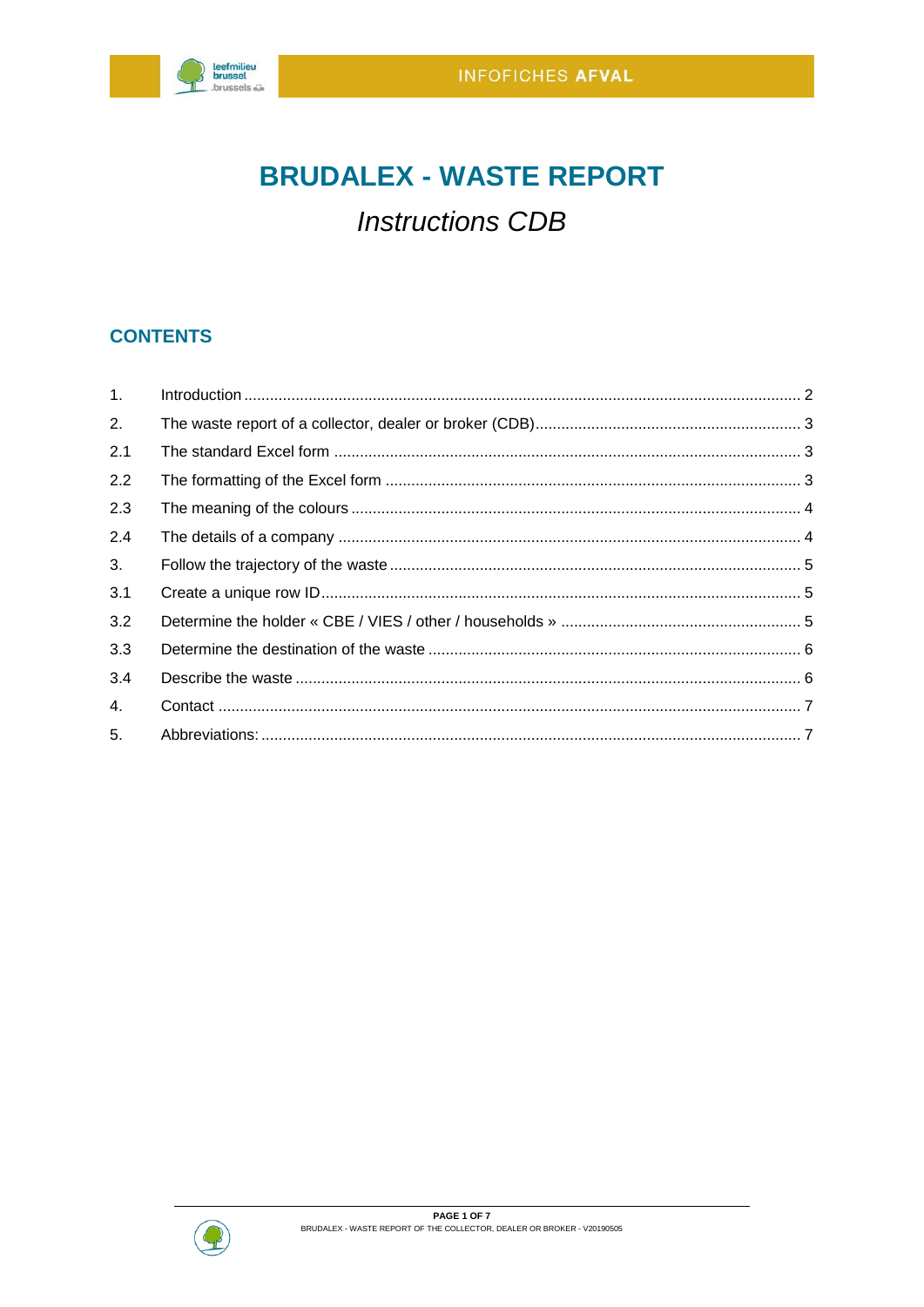

## <span id="page-1-0"></span>**1. INTRODUCTION**

You are a registered and/or accredited collector, dealer or broker of waste in the Brussels-Capital Region. Brudalex<sup>1</sup>, the framework law regarding waste management, has been in force since 23 January 2017. Brudalex (Bruxelles/Brussels-Déchets-Afvalstoffen-LEX) offers an integrated approach to ensure the traceability of waste.

An important element of this traceability is the submission of the mandatory waste report. This report is to be submitted on an annual basis, in compliance with the requirements laid down in Brudalex. In order to comply with this reporting, Brussels Environment provides forms (in Excel format).

As of 2019, you are required to use the new **BRUDAWEB** platform to submit the mandatory waste report. The Excel forms can be uploaded in **BRUDAWEB**. This web platform also offers you the possibility to create your report by way of a "wizard".

As a collector, dealer or broker of waste, you are under obligation to enter an annual waste report. This instruction memo only discusses the form to be used for this waste report. Below, we explain a number of aspects in order to clarify how best to complete the form.

<sup>1</sup> Decree of 1 December 2016 of the Government of the Brussels-Capital Region on waste management.



1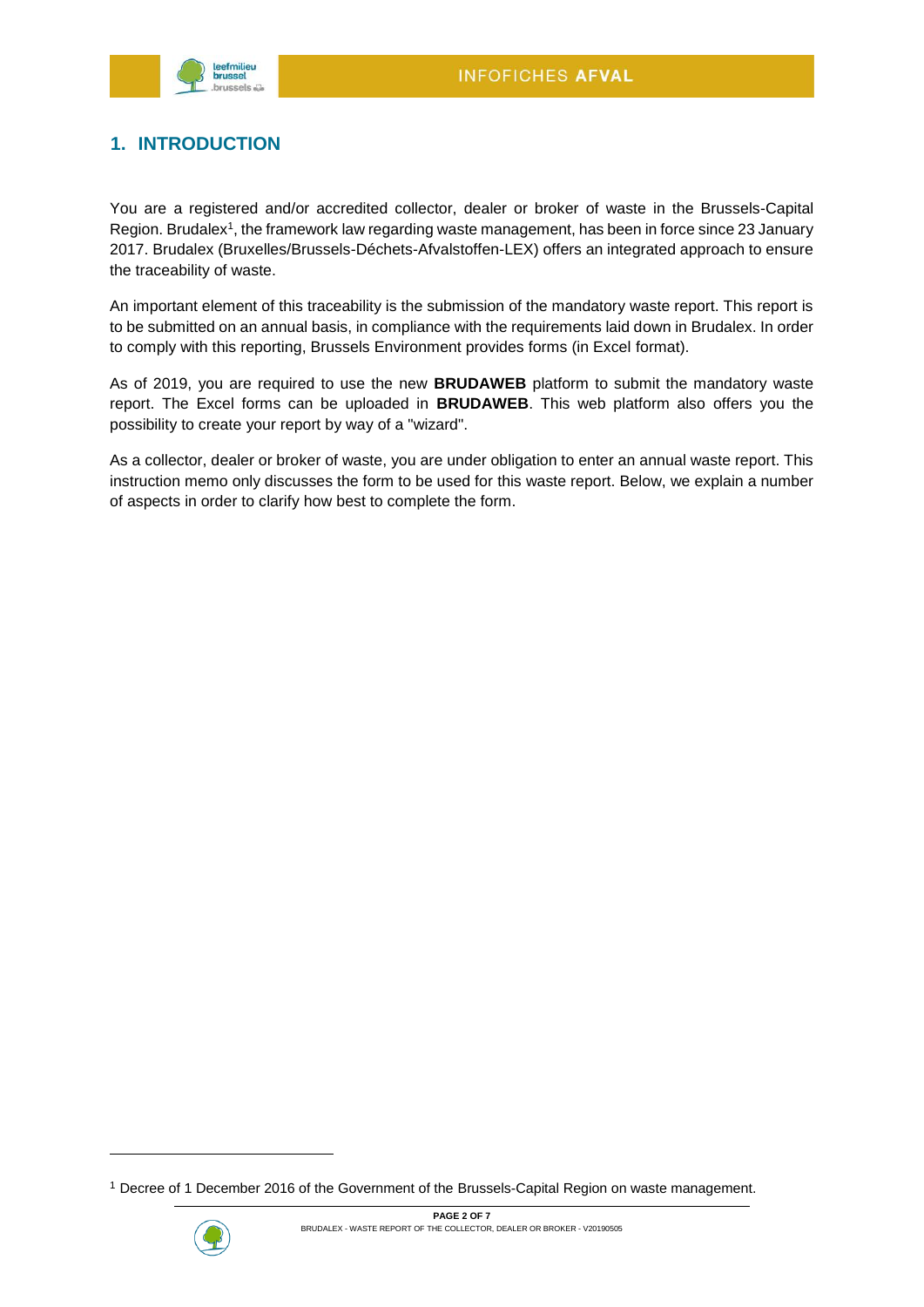

## <span id="page-2-0"></span>**2. THE WASTE REPORT OF A COLLECTOR, DEALER OR BROKER (CDB)**

#### <span id="page-2-1"></span>**2.1 THE STANDARD EXCEL FORM**

A waste report follows the path of the waste. The Excel form has been structured in the same manner. A row in the Excel table represents the trajectory of a waste stream.

#### <span id="page-2-2"></span>**2.2 THE FORMATTING OF THE EXCEL FORM**

A number of cells in the form have been protected by Brussels Environment. To create the waste report, click **« Enable Editing »**.

| File | Home | Insert                          |         |   | Page Layout Formulas Data Review View Add-ins Help Team $\varphi$ Tell me what you want to do                                         |   |   |  |   |                       |  |
|------|------|---------------------------------|---------|---|---------------------------------------------------------------------------------------------------------------------------------------|---|---|--|---|-----------------------|--|
|      |      |                                 |         |   | PROTECTED VIEW Be careful—files from the Internet can contain viruses. Unless you need to edit, it's safer to stay in Protected View. |   |   |  |   | <b>Enable Editing</b> |  |
| A1   |      | $\cdot$ : $\times$ $\checkmark$ | $f_{x}$ |   |                                                                                                                                       |   |   |  |   |                       |  |
|      |      | B                               |         | D |                                                                                                                                       | G | H |  | K | M                     |  |

In order to enable correct data processing by Brussels Environment, please keep in mind the following:

- Only the **first tab** of the Excel table should be used for entering the data.
- The **first seven rows of** the Excel table must be preserved. They may not be changed.
- The **order of the columns** in the Excel table must be preserved. The order may not be changed.
- The row starting in **cell A7** contains the drop-down menus. This row can be copied.
- The first row of data in the Excel table must start in **cell A8.**
- The table may **not** contain **empty rows**. An empty row means the end of the report.
- The **required format** of some data is specified in the text boxes and drop-down menus (see example below).

| <b>CBE</b><br><b>VIES</b><br>other<br>households | n <sup>e</sup> nterprise | enterprise head<br>office name | enterprise head<br>office street | enterprise head<br>office n°1 | enterprise head<br>office PC | enterprise head<br>office_town | enterprise head<br>office_country |
|--------------------------------------------------|--------------------------|--------------------------------|----------------------------------|-------------------------------|------------------------------|--------------------------------|-----------------------------------|
|                                                  |                          |                                |                                  |                               |                              |                                |                                   |
|                                                  |                          |                                |                                  |                               |                              |                                |                                   |
|                                                  | format:<br>"0123456789"  |                                |                                  |                               |                              |                                |                                   |
|                                                  | no "." ";" "."           |                                |                                  |                               |                              |                                |                                   |
|                                                  |                          |                                |                                  |                               |                              |                                |                                   |
|                                                  |                          |                                |                                  |                               |                              |                                |                                   |

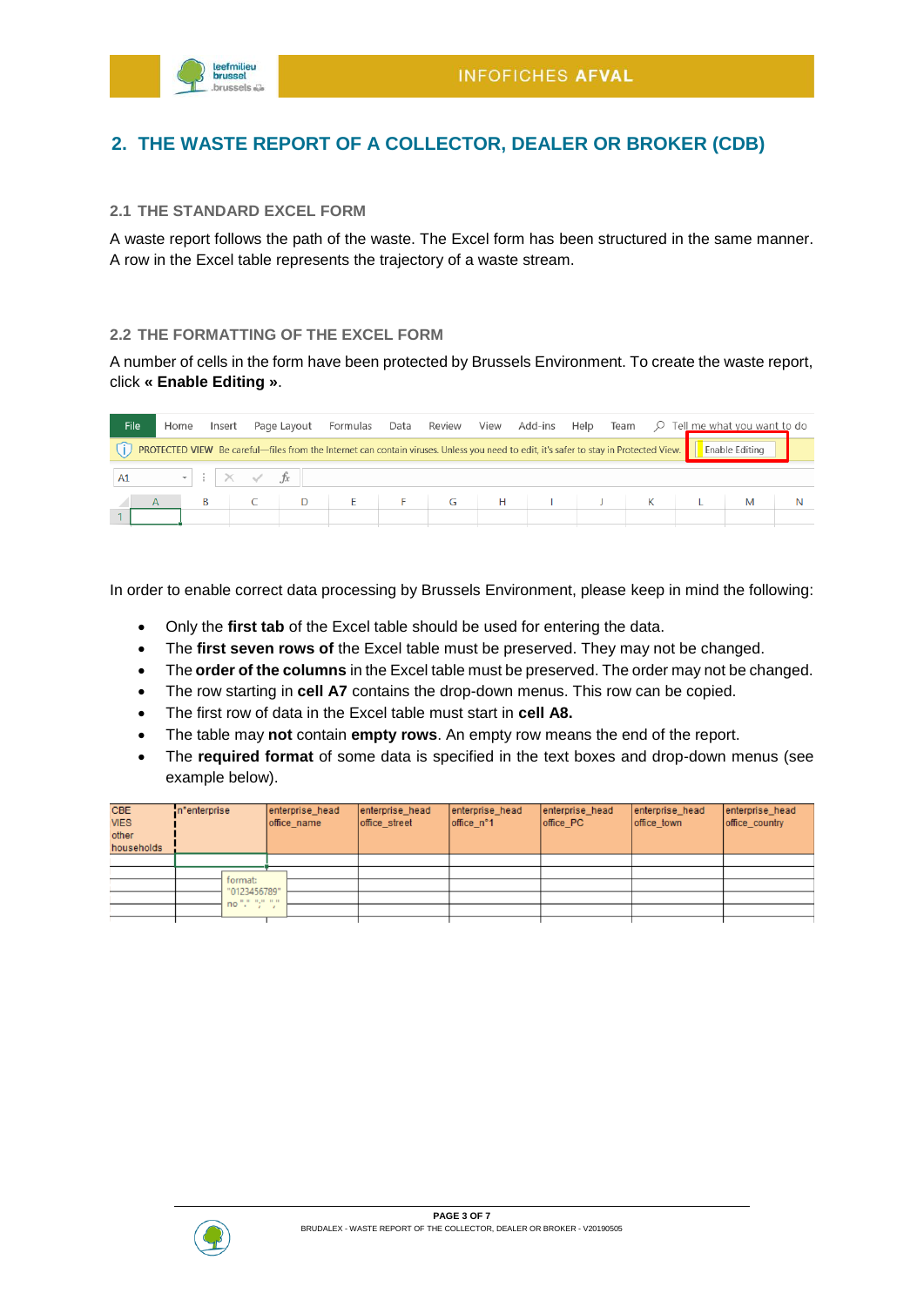

#### <span id="page-3-0"></span>**2.3 THE MEANING OF THE COLOURS**

Information is requested for each transition throughout the trajectory of the waste. These transitions are visualised by means of colours.

#### The data regarding the **« holder »** are shown in orange.

|                                             |               |                                |                                  |                               |                              |                                |                                   | Address of receipt - Adress of receipt - Adress of re |                                              |
|---------------------------------------------|---------------|--------------------------------|----------------------------------|-------------------------------|------------------------------|--------------------------------|-----------------------------------|-------------------------------------------------------|----------------------------------------------|
| ICBE<br><b>VIES</b><br>lother<br>households | in enterprise | enterprise_head<br>office name | enterprise_head<br>office street | enterprise head<br>office n'1 | enterprise_head<br>office PC | enterprise head<br>office town | enterprise head<br>office country | address of<br>receipt street                          | address of receipt_n'1 address of receipt_PC |
|                                             |               |                                |                                  |                               |                              |                                |                                   |                                                       |                                              |

The data regarding the **« destination »** (collection or treatment facility) are shown in green.

|             | CBE in <sup>t</sup> enterprise |             |               |             |           |             |                |               | enterprise head enterprise head enterprise head enterprise head enterprise head enterprise head enterprise establi enterprise establi enterprise establi enterprise establi enterprise establi enterprise establi enterprise e |  |                                                          |              |
|-------------|--------------------------------|-------------|---------------|-------------|-----------|-------------|----------------|---------------|--------------------------------------------------------------------------------------------------------------------------------------------------------------------------------------------------------------------------------|--|----------------------------------------------------------|--------------|
| <b>VIES</b> |                                | office name | office street | loffice n'1 | office PC | office town | office country | <b>Shment</b> | <b>Shment</b>                                                                                                                                                                                                                  |  | shment unit n'1 Ishment unit PC Ishment unit town shment |              |
|             |                                |             |               |             |           |             |                | lunit name    | lunit street                                                                                                                                                                                                                   |  |                                                          | unit country |
|             |                                |             |               |             |           |             |                |               |                                                                                                                                                                                                                                |  |                                                          |              |
|             |                                |             |               |             |           |             |                |               |                                                                                                                                                                                                                                |  |                                                          |              |
|             |                                |             |               |             |           |             |                |               |                                                                                                                                                                                                                                |  |                                                          |              |

#### The data regarding the **« waste »** are shown in grey/black.

|                     |                   |                                                                                   | complete in $kg$ or in $(m^3 x$ density) |                                |                  |
|---------------------|-------------------|-----------------------------------------------------------------------------------|------------------------------------------|--------------------------------|------------------|
|                     |                   | unit ka                                                                           | unit $m^3$                               |                                |                  |
| European waste code | waste description | annual quantity - kg annual quantity - m <sup>3</sup> density - kg/m <sup>3</sup> |                                          | annual quantity - kg treatment | <b>IR/D-code</b> |

#### <span id="page-3-1"></span>**2.4 THE DETAILS OF A COMPANY**

To indicate whether you are a Belgian or a foreign company, select:

- **« CBE »** for a company registered in the Belgian Crossroads Bank for Enterprises. [\(https://kbopub.economie.fgov.be/kbopub/zoeknummerform.html\)](https://kbopub.economie.fgov.be/kbopub/zoeknummerform.html)
- **« VIES »** for a company registered in another EU Member State. [\(http://ec.europa.eu/taxation\\_customs/vies/?locale=en\)](http://ec.europa.eu/taxation_customs/vies/?locale=en)

|             |               |                      |                 |                 |                 |                 |                 | Address of receipt - Adress of receipt - Adress of receipt - Adress |                                                         |               |
|-------------|---------------|----------------------|-----------------|-----------------|-----------------|-----------------|-----------------|---------------------------------------------------------------------|---------------------------------------------------------|---------------|
| CBE         | in'enterprise | enterprise head      | enterprise head | enterprise_head | enterprise head | enterprise head | enterprise head | address of                                                          | address of receipt_n*1 address of receipt_PC address of |               |
| <b>VIES</b> |               | office name          | office street   | office n'1      | office PC       | office town     | office country  | receipt street                                                      |                                                         | receipt town  |
| other       |               |                      |                 |                 |                 |                 |                 |                                                                     |                                                         |               |
| households  |               |                      |                 |                 |                 |                 |                 |                                                                     |                                                         |               |
|             |               |                      |                 |                 |                 |                 |                 |                                                                     |                                                         |               |
| CBE         | 0236916956    | Brussels Environmnet | Havenlaan       | 186 C           |                 | 1000 Brussels   | Belaium         | Tuinbouwersstraat                                                   |                                                         | 1020 Brussels |

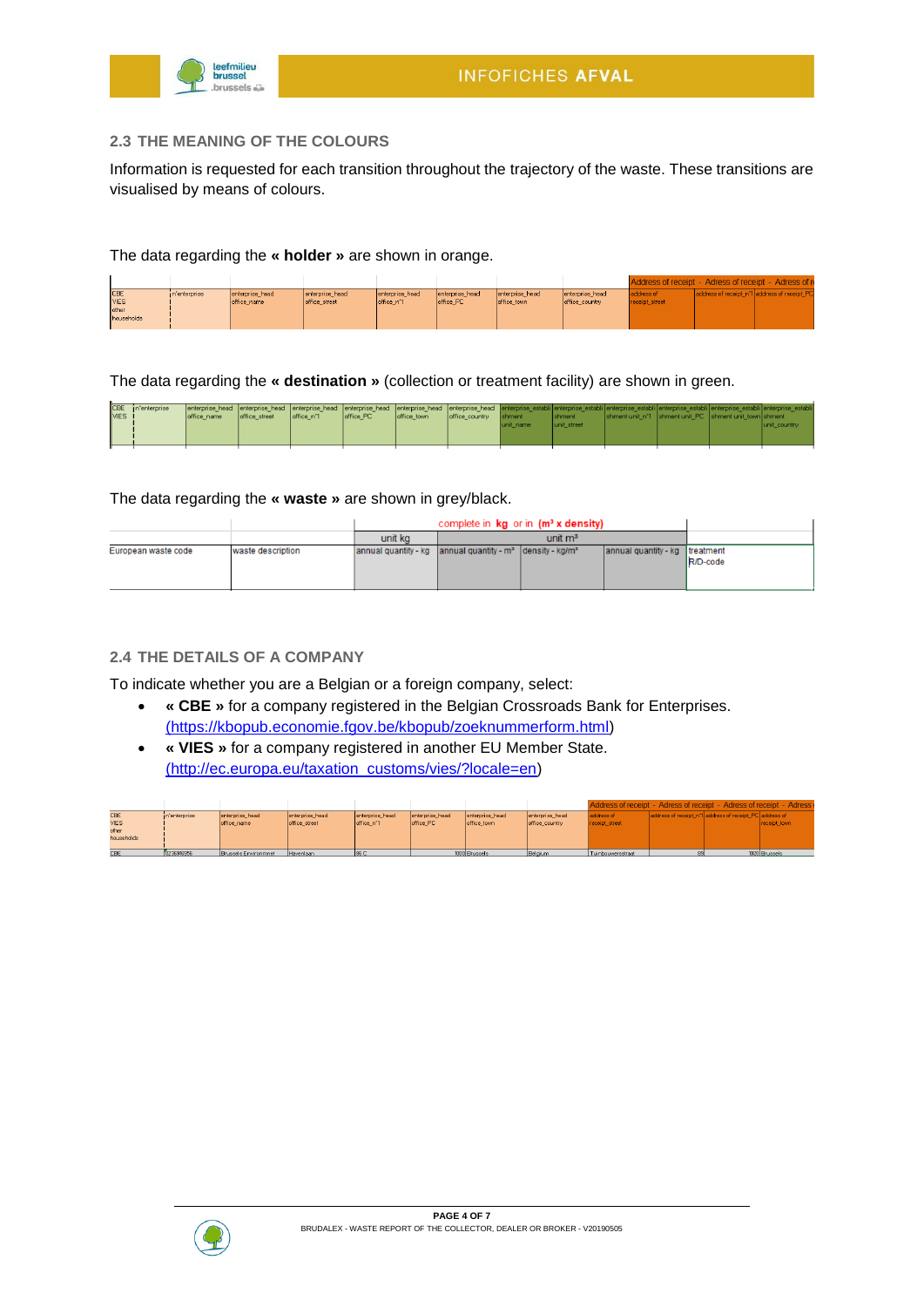

### <span id="page-4-0"></span>**3. FOLLOW THE TRAJECTORY OF THE WASTE**

The CDB collects waste from a holder of waste and takes it to the next destination. Finally, the information regarding the actual waste itself is also included in the table.

#### <span id="page-4-1"></span>**3.1 CREATE A UNIQUE ROW ID**

Each row of the table contains the data of the trajectory of a specific waste. The row ID is entered **in column A**. You are free to choose the format of this unique number.

You can identify a specific row of waste data through this unique row ID, in case we ask you to correct data.

#### <span id="page-4-2"></span>**3.2 DETERMINE THE HOLDER « CBE / VIES / OTHER / HOUSEHOLDS »**

This choice is made by way of a drop-down menu.

The orange information field is for the information regarding the client of the CDB, namely the waste holder. Often the waste holder is the producer of the waste.

The waste holder can be a household, a commissioner for certain specific waste streams (see « other » below) or a Belgian or foreign company.

Select **« households »** when a household is the holder of the waste. In that case, there is no need to enter the address of the household. The other boxes of the orange information field should be left empty.

|                                                 |              | :OLLECTOR/DEALER/BROKER - REPORT COLLECTOR/DEALER/BROKER - REPORT COLLECTOR/DEALER/BROKER - REPORT COLLE                                      |                                  |                               |                              |                                |                                   |                                                                     |                                                          |               |
|-------------------------------------------------|--------------|-----------------------------------------------------------------------------------------------------------------------------------------------|----------------------------------|-------------------------------|------------------------------|--------------------------------|-----------------------------------|---------------------------------------------------------------------|----------------------------------------------------------|---------------|
|                                                 |              | IHOLDER - HOLDER - HOLDER - HOLDER - HOLDER - HOLDER - HOLDER - HOLDER - HOLDER - HOLDER - HOLDER - HOLDER                                    |                                  |                               |                              |                                |                                   |                                                                     |                                                          |               |
|                                                 |              | COMPLETE WHEN OTHER - COMPLETE WHEN OTHER - COMPLETE WHEN OTHER - COMPLETE WHEN OTHER - C                                                     |                                  |                               |                              |                                |                                   |                                                                     |                                                          |               |
|                                                 |              | ICOMPLETE WHEN ENTERPRISE - COMPLETE WHEN ENTERPRISE - COMPLETE WHEN ENTERPRISE - COMPLETE WHEN ENTERPRISE - COMPLETE WHEN ENTERPRISE - COMPL |                                  |                               |                              |                                |                                   |                                                                     |                                                          |               |
|                                                 |              |                                                                                                                                               |                                  |                               |                              |                                |                                   | Address of receipt - Adress of receipt - Adress of receipt - Adress |                                                          |               |
| <b>CBE</b><br><b>MES</b><br>other<br>households | n'enterprise | enterprise head<br>office name                                                                                                                | enterprise head<br>office street | enterprise head<br>office n'1 | enterprise head<br>office PC | enterprise head<br>office town | enterprise head<br>office country | address of<br>receipt street                                        | address of receipt in 1 address of receipt PC address of | receipt town. |
| <b>Louis contract des</b>                       |              |                                                                                                                                               |                                  |                               |                              |                                |                                   |                                                                     |                                                          |               |

Select **« other »** when it concerns street-cleaning waste (EWC 20 03 03), waste from public waste bins (EWC 20 03 01) or illegal deposits of waste that cannot be assigned to the waste holder (EWC 20 03 99). In this case, please complete the orange information field with the address of your client's head office (see box below outlined in red).

|                                    |               | OLLECTOR/DEALER/BROKER - REPORT COLLECTOR/DEALER/BROKER - REPORT COLLECTOR/DEALER/BROKER - REPORT COLLE                                                 |                                  |                               |                              |                                |                                   |                                                                     |                                                          |              |
|------------------------------------|---------------|---------------------------------------------------------------------------------------------------------------------------------------------------------|----------------------------------|-------------------------------|------------------------------|--------------------------------|-----------------------------------|---------------------------------------------------------------------|----------------------------------------------------------|--------------|
|                                    |               | HOLDER - HOLDER - HOLDER - HOLDER - HOLDER - HOLDER - HOLDER - HOLDER - HOLDER - HOLDER - HOLDER - HOLDER                                               |                                  |                               |                              |                                |                                   |                                                                     |                                                          |              |
|                                    |               | lCOMPLETE WHEN OTHER -COMPLETE WHEN OTHER -COMPLETE WHEN OTHER -COMPLETE WHEN OTHER -Cl                                                                 |                                  |                               |                              |                                |                                   |                                                                     |                                                          |              |
|                                    |               | ICOMPLETE WHEN ENTERPRISE - COMPLETE WHEN ENTERPRISE - COMPLETE WHEN ENTERPRISE - COMPLETE WHEN EN TO WHEN ENTERPRISE - COMPLETE WHEN ENTERPRISE - COMP |                                  |                               |                              |                                |                                   |                                                                     |                                                          |              |
|                                    |               |                                                                                                                                                         |                                  |                               |                              |                                |                                   | Address of receipt - Adress of receipt - Adress of receipt - Adress |                                                          |              |
| CBE<br>VIES<br>pther<br>households | in enterprise | enterprise head<br>office name                                                                                                                          | enterprise head<br>office street | enterprise_head<br>office n'1 | enterprise_head<br>office PC | enterprise head<br>office town | enterprise head<br>office_country | address of<br>receipt_street                                        | address of receipt in 1 address of receipt PC address of | receipt_town |
| <b>b</b> ther                      |               |                                                                                                                                                         |                                  |                               |                              |                                |                                   |                                                                     |                                                          |              |

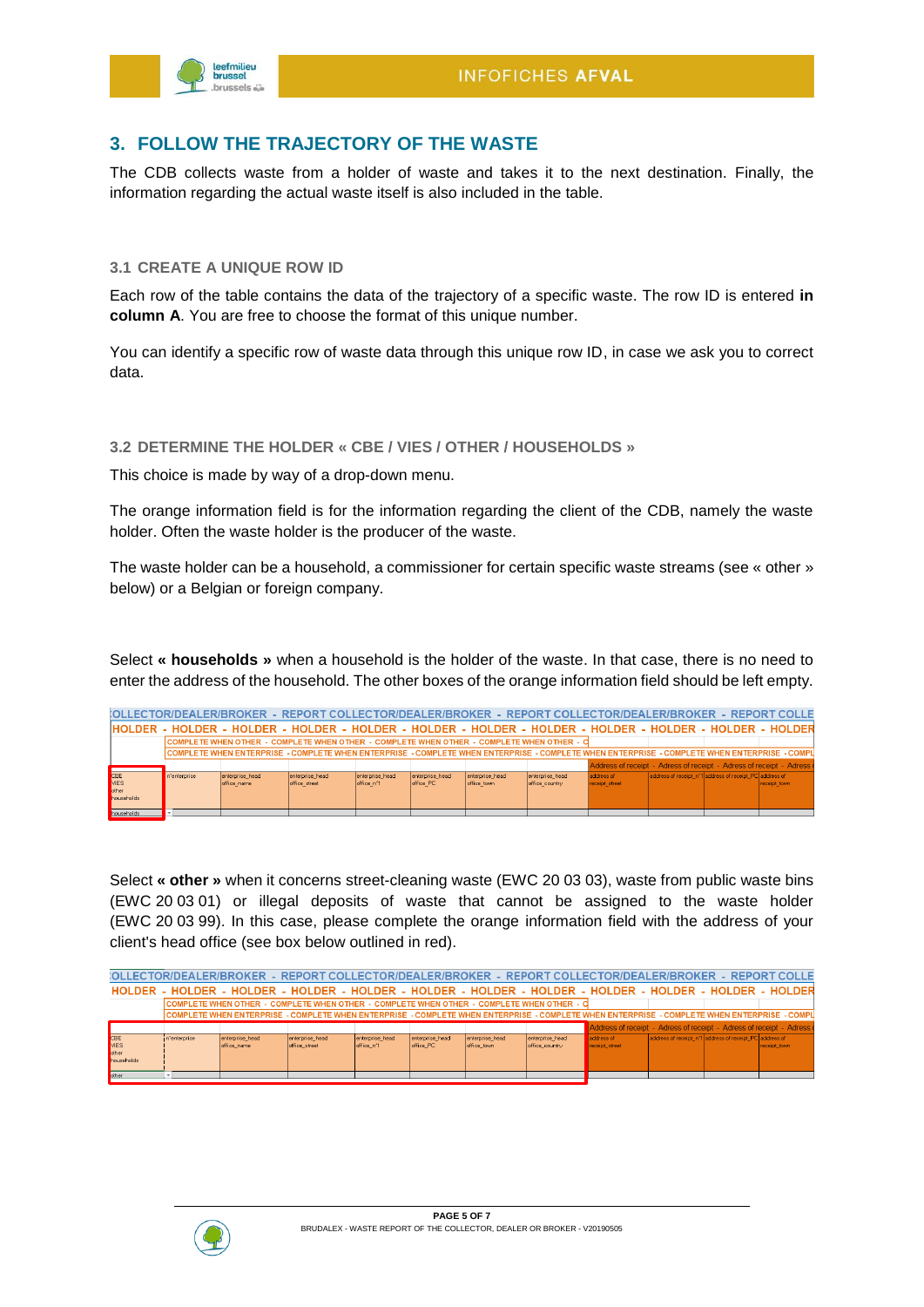

Select **« CBE »** or **« VIES »**, when the holder of the waste is a company, an industrial site or an institution (CBE if registered in Belgium; VIES if registered in another member state of the EU). In this case, each box of the orange information field should be completed: the address of the head office of the waste holder, including the address in the Brussels-Capital Region where the waste is produced (e.g. the address of the site unit, the construction site, etc.).

|                                    |               | :OLLECTOR/DEALER/BROKER - REPORT COLLECTOR/DEALER/BROKER - REPORT COLLECTOR/DEALER/BROKER - REPORT COLLE                                     |                                  |                               |                              |                                |                                   |                                                                     |                                                          |              |
|------------------------------------|---------------|----------------------------------------------------------------------------------------------------------------------------------------------|----------------------------------|-------------------------------|------------------------------|--------------------------------|-----------------------------------|---------------------------------------------------------------------|----------------------------------------------------------|--------------|
|                                    |               | HOLDER - HOLDER - HOLDER - HOLDER - HOLDER - HOLDER - HOLDER - HOLDER - HOLDER - HOLDER - HOLDER - HOLDEF                                    |                                  |                               |                              |                                |                                   |                                                                     |                                                          |              |
|                                    |               | COMPLETE WHEN OTHER - COMPLETE WHEN OTHER - COMPLETE WHEN OTHER - COMPLETE WHEN OTHER - C                                                    |                                  |                               |                              |                                |                                   |                                                                     |                                                          |              |
|                                    |               | COMPLETE WHEN ENTERPRISE - COMPLETE WHEN ENTERPRISE - COMPLETE WHEN ENTERPRISE - COMPLETE WHEN ENTERPRISE - COMPLETE WHEN ENTERPRISE - COMPL |                                  |                               |                              |                                |                                   |                                                                     |                                                          |              |
|                                    |               |                                                                                                                                              |                                  |                               |                              |                                |                                   | Address of receipt - Adress of receipt - Adress of receipt - Adress |                                                          |              |
| CBE<br>VIES<br>other<br>households | in'enterprise | enterprise head<br>office name                                                                                                               | enterprise head<br>office street | enterprise head<br>office n'1 | enterprise_head<br>office PC | enterprise head<br>office town | enterprise head<br>office country | address of<br>receipt street                                        | address of receipt in 1 address of receipt PC address of | receipt town |
| CBE                                |               |                                                                                                                                              |                                  |                               |                              |                                |                                   |                                                                     |                                                          |              |

#### <span id="page-5-0"></span>**3.3 DETERMINE THE DESTINATION OF THE WASTE**

This choice is made by way of a drop-down menu.

The data regarding the destination of waste are shown in the green information field. The destination is always a Belgian or a foreign company. So select **« CBE »** or **« VIES »** accordingly.

It is necessary to complete the details of the head office and of the establishment unit (where the waste was actually delivered).

| VIES 1 | CBE in <sup>*</sup> enterprise | enterprise head enterprise head enterprise head enterprise head enterprise head enterprise head enterprise establi enterprise establi enterprise establi enterprise establi enterprise establi enterprise establi enterprise e<br>office name | office street | loffice n'1 | office PC | office town | office country Ishment | lunit name | <b>Ishment</b><br>lunit street | shment unit n'1 shment unit PC shment unit town shment | lunit country |
|--------|--------------------------------|-----------------------------------------------------------------------------------------------------------------------------------------------------------------------------------------------------------------------------------------------|---------------|-------------|-----------|-------------|------------------------|------------|--------------------------------|--------------------------------------------------------|---------------|
|        |                                |                                                                                                                                                                                                                                               |               |             |           |             |                        |            |                                |                                                        |               |

#### <span id="page-5-1"></span>**3.4 DESCRIBE THE WASTE**

The grey/black information field contains the data of the waste itself.

The quantity of waste is expressed in  $\alpha$  kg  $\alpha$  or  $\alpha$  m<sup>3</sup>  $\alpha$ . Certain wastes are not weighed but are expressed in terms of volume. In this case, you also need to enter the density, so that calculation by mass is possible.

The comma is only used to indicate the decimal (e.g. 50,50 kg). No full stops nor commas are used to indicate thousands (e.g. 523236,23 kg).

|                     |                   |                                                                          | complete in $kg$ or in $(m^3 x$ density) |                                |          |
|---------------------|-------------------|--------------------------------------------------------------------------|------------------------------------------|--------------------------------|----------|
|                     |                   | unit ka                                                                  | unit $m3$                                |                                |          |
| European waste code | waste description | annual quantity - kg annual quantity - $m^2$ density - kg/m <sup>2</sup> |                                          | annual quantity - kg treatment | R/D-code |